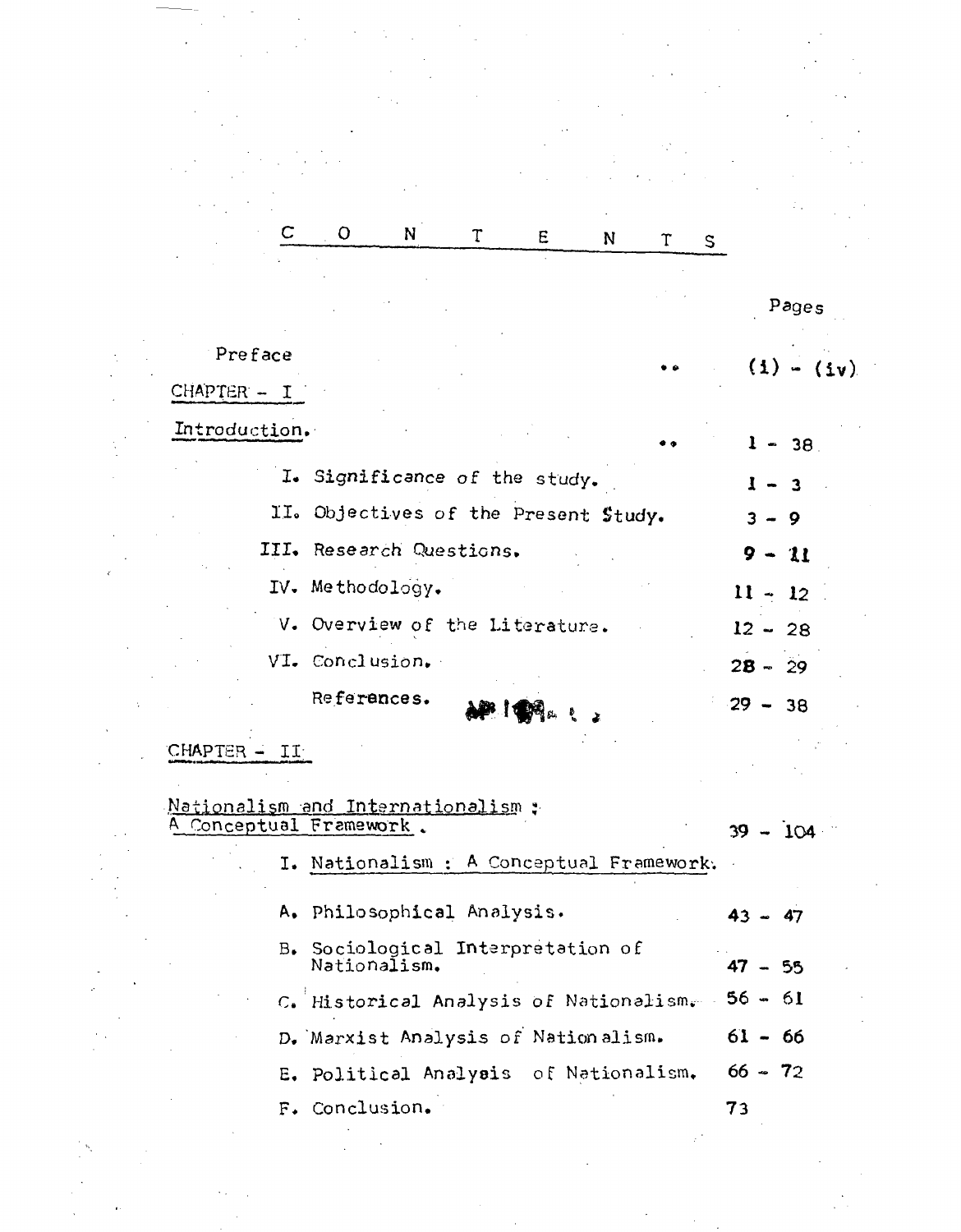#### Pages

| II. Internationalism : A Conceptual Framework:              |            |  |
|-------------------------------------------------------------|------------|--|
| A. Historical Growth of the Concept of<br>Internationalism. | $74 - 79$  |  |
| B. International Organisation.                              | $79 - 83$  |  |
| C. Idealistic Interpretation of Internationalism.           | $83 - 84$  |  |
| D. Realism.                                                 | $84 - 87$  |  |
| E. Behaviouralism.                                          | $87 - 89$  |  |
| F. Pluralism.                                               | 89         |  |
| G. Federalism.                                              | $89 - 91$  |  |
| H. Functionalism.                                           | $91 - 93$  |  |
| I. Neo-functionalism.                                       | $93 - 94$  |  |
| J. Integration.                                             | $94 - 96$  |  |
| K. Conclusion.                                              | 96         |  |
| References.                                                 | $97 - 104$ |  |

### CHAPTER - III

| The Ideas of Nationalism and Internationalism | $105 - 145$ |
|-----------------------------------------------|-------------|
| I. Nationalism in India.                      | $105 - 131$ |
| II. Internationalism in India.                | $131 - 140$ |
| References.                                   | $141 - 145$ |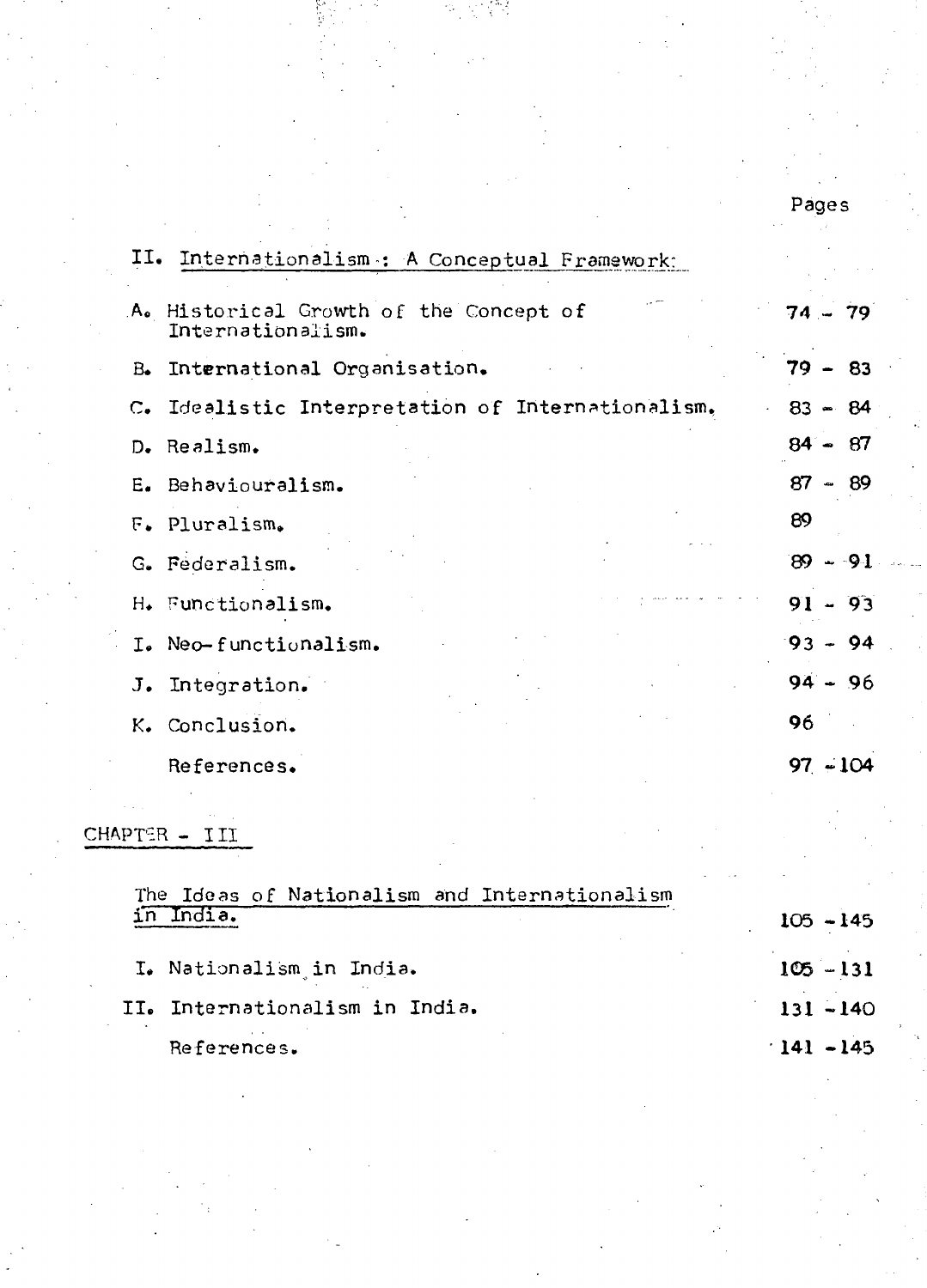Pages

### CHAPTER - IV

| Tagore's Ideas on Nationalism and<br>Internationalism. | $146 - 232$ |
|--------------------------------------------------------|-------------|
| Introduction                                           | $146 - 151$ |
| I. Tagore's Ideas on Nationalism.                      | 151         |
| A. Sociological Ideas on Nationalism.                  | $151 - 158$ |
| B. Political Ideas on Nationalism.                     | $158 - 169$ |
| C. Secular Ideas on Nationalism.                       | $169 - 178$ |
| Ideas on National Reconstruction.<br>D.                | $178 - 181$ |
| E. Ideas on Socialism.                                 | $182 - 187$ |
| II. Tagore's Ideas on Internationalism.                | $187 - 219$ |
| A. Account of Imperialism.                             | $189 - 194$ |
| B. Account of Asia.                                    | $194 - 201$ |
| C. Sources of his Internationalist<br>Thinking.        | $201 - 203$ |
| D. Views on War.                                       | $203 - 210$ |
| E. Views on Peace.                                     | $211 - 217$ |
| F. Conclusion.                                         | $217 - 219$ |
| References.                                            | $220 - 232$ |
|                                                        |             |

# CHAPTER - V

 $\frac{1}{2}$ 

| Gandhi's Ideas on Nationalism and Interna- |  |             |  |
|--------------------------------------------|--|-------------|--|
| tionalism.                                 |  | $233 - 368$ |  |
| Introduction.                              |  | 233         |  |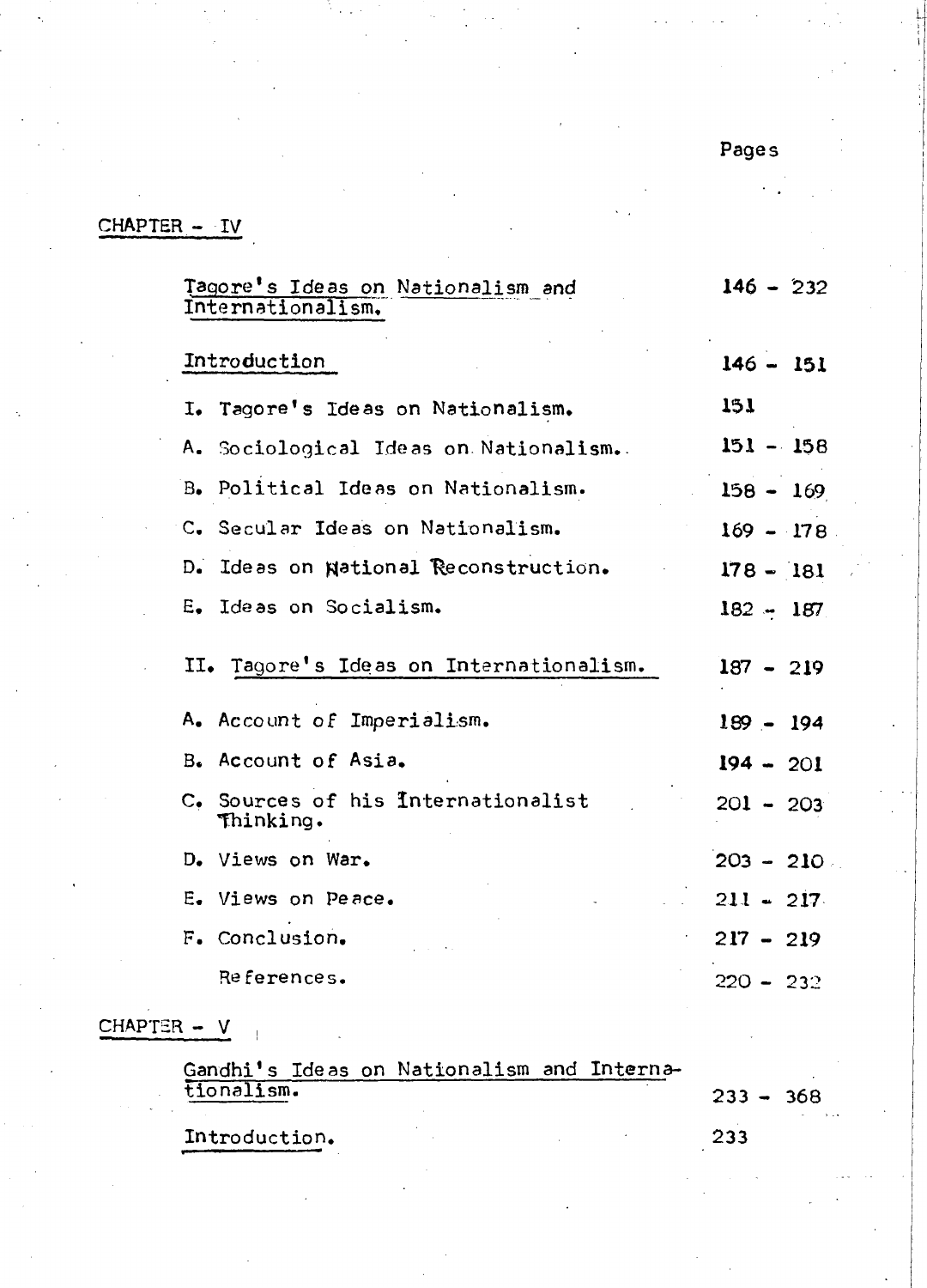Pages

 $\mathbf{N}$ I I I

| A. Sociological Ideas on Nationalism.               | $233 - 247$ |
|-----------------------------------------------------|-------------|
| B. Secular Ideas on Nationalism.                    | $247 - 271$ |
| C. Economic Ideas on Nationalism.                   | $271 - 294$ |
| D. Political Ideas on Nationalism.                  | $295 - 322$ |
| II. Gandhi's Ideas on Internationalism.             | $323 - 352$ |
| A. Nationalism as the basis of<br>Internationalism. | $325 - 327$ |
| B. His World-View                                   | $327 - 332$ |
| C. His Criticism of Liberal Democracy.              | $332 - 334$ |
| D. Imperialism.                                     | $334 - 336$ |
| E. Fascism and Nazism.                              | $336 - 338$ |
| F. Views on War.                                    | $338 - 346$ |
| G. International Organisation.                      | $346 - 347$ |
| H. Peace.                                           | $347 - 351$ |
| I. Conclusion.                                      | $351 - 352$ |
| References.                                         | $353 - 368$ |
|                                                     |             |

## $CHAPTER - VI$

| Nehru's Ideas on Nationalism and<br>Internationalism: | $369 - 439$ |
|-------------------------------------------------------|-------------|
| Introduction                                          | $369 - 376$ |
| I. Nehru's Ideas on Nationalism.                      |             |
| A. Democracy.                                         | $377 - 387$ |
| <b>B.</b> Secularism                                  | $387 - 397$ |
| C. Socialism.                                         | $398 - 407$ |